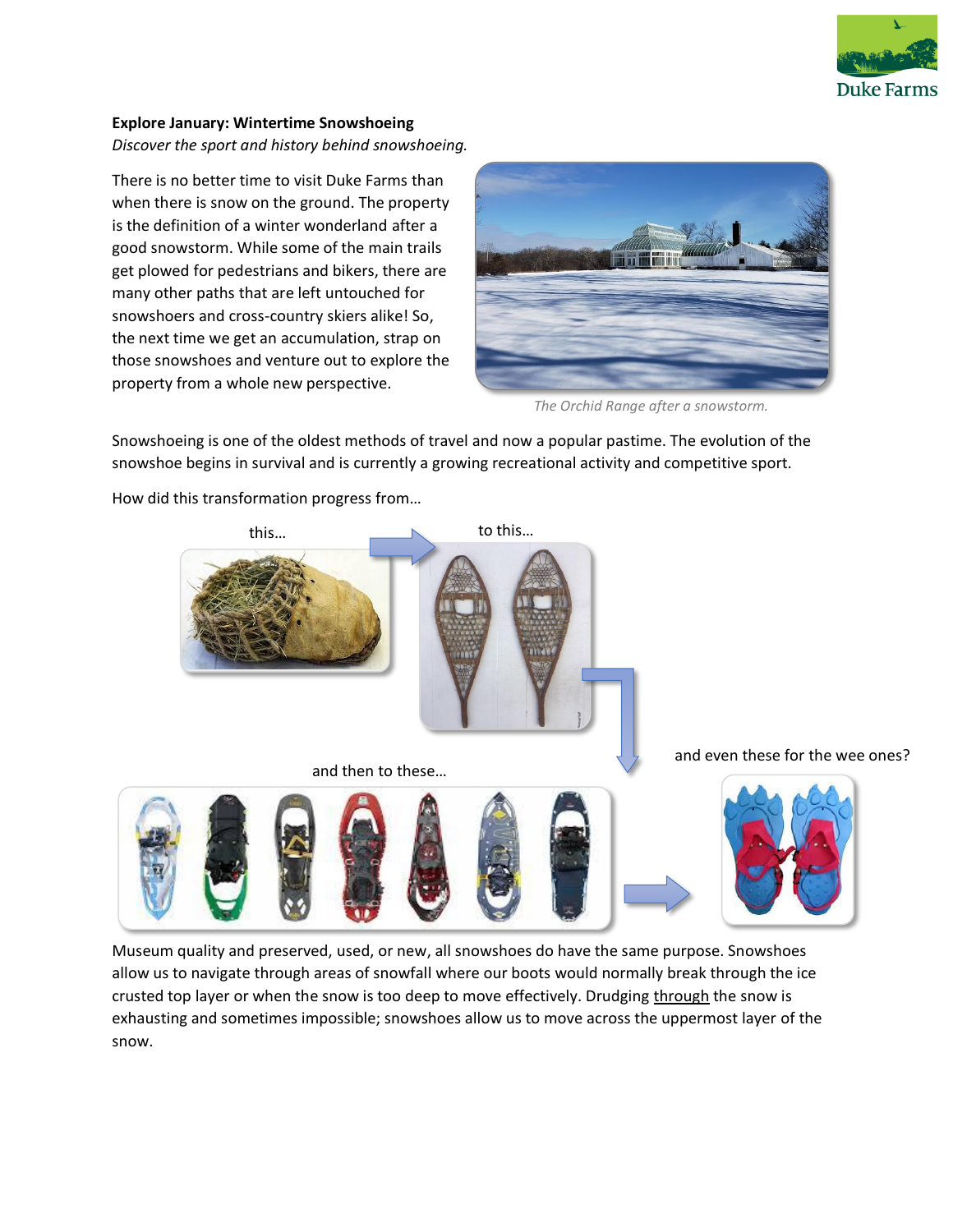

#### **Nature's Adaptations**

In nature, the animal that we commonly think of as being well adapted to traveling on top of the deep snow is the snowshoe hare. Their very large hind feet accommodate this action which becomes even more effective when they spread their slightly more elongated toes. Additionally, notice that there are no paw pads, and this fur covering protects them from winter's elements and provides 24/7 snowshoes.



*A snowshoe hair. [Source.](https://www.nwf.org/Educational-Resources/Wildlife-Guide/Mammals/Snowshoe-Hare)* 

*Hind feet of the snowshoe hare from thephotojournalist.com*

#### **Human Travels**

An article written in Archeology, a publication of the **Archaeological Institute of** [America](https://www.archaeological.org/) in 2016, announces the historical event where a snowshoe found in the South Tyrol-Italian Alps dates back to 3800 to 3700 B.C.



*Copyright: Roman Clara /Autonomous Province of Bolzano - South Tyrol*

*BOLZANO, ITALY—[The Telegraph](http://www.telegraph.co.uk/news/2016/09/12/worlds-oldest-snowshoe-found-on-a-glacier-in-italys-dolomites/) reports that a snowshoe discovered on the Gurgler Eisjoch glacier at an altitude of about 10,000 feet has been dated to between 3800 and 3700 B.C. The snowshoe, made of birch wood, was found by cartographer Simone Bartolini of Italy's Military Geographical Institute in 2003 while he was mapping the border with Austria. Bartolini says that he thought the snowshoe might have been about 100 years old, but he recently realized that it could be much older and handed it over to archaeologists. The new date suggests that the snowshoe is about 500 years older than the frozen mummy known as Ötzi the Iceman, who was found in the same region about 25 years ago. Catrin Marzoli, director of the cultural heritage department for South Tyrol province, said at a press conference that the shoe is further evidence that well-equipped people were traveling through the Alps in the Neolithic period, perhaps hunting, fleeing enemies, or engaging in ritual activity. The snowshoe will eventually go on display at the South Tyrol Museum of Archaeology in Bolzano, where the Ötzi's remains are housed. Ötzi recreated*

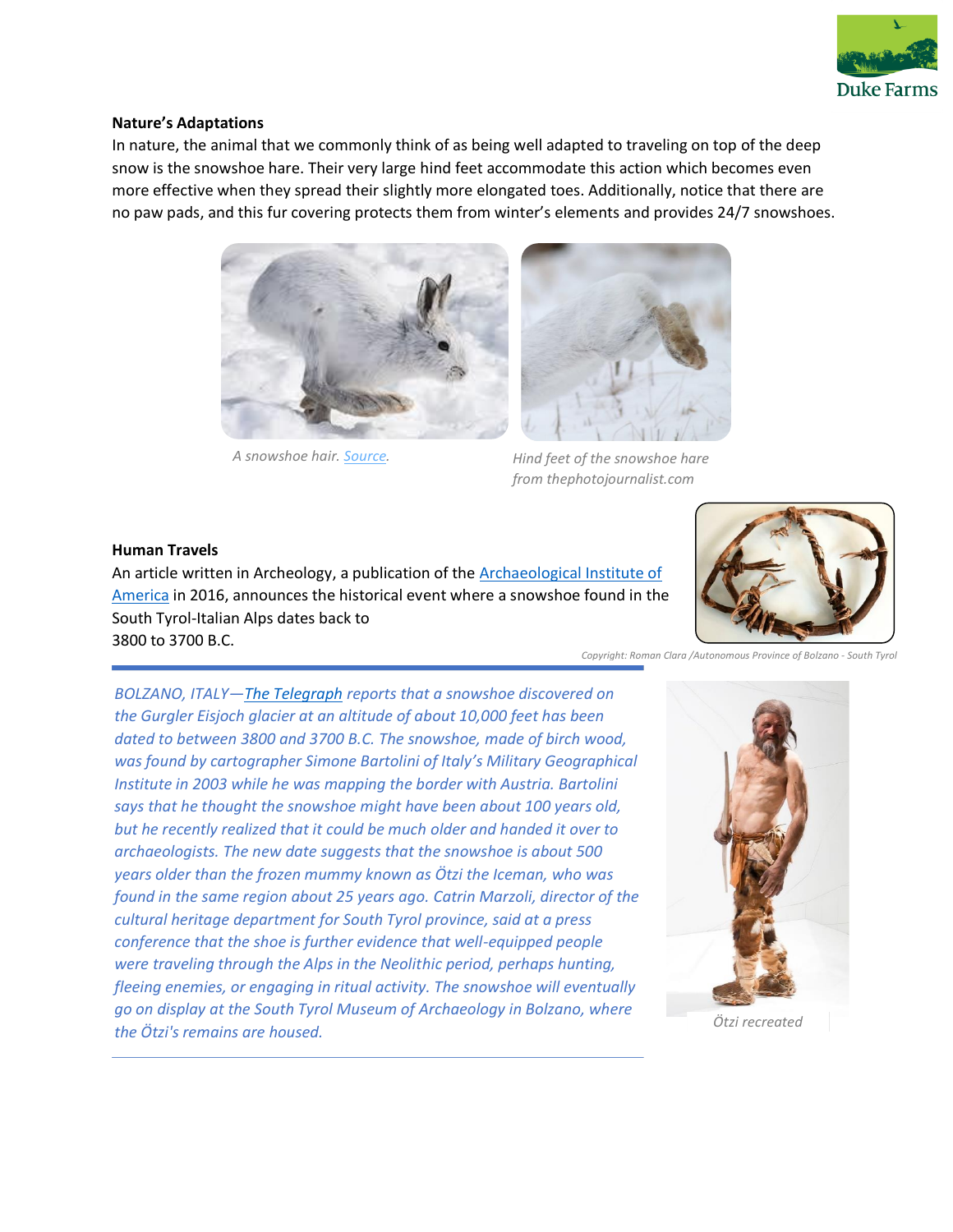

Previously, the oldest snowshoe was believed to be from Ötzi, referred to as "The Iceman". Discovered in 1991 by two German tourists while hiking in the Ötzal Alps, near the Italian-Austrian border these mummified human remains were in surprisingly well-kept condition and date back to about 5300 years ago.

The Romano-Germanic Central Museum in Mainz, Germany was charged with restoring Ötzi's clothing. Following their recovery, it was important to catalogue the numerous leathers and hide fragments. The fragments were then preserved and pieced together.

The clothing was practical and functional. Ötzi's clothing was made from hide, leather and braided grass, affording him protection from the cold and wet. This included his shoes, used in these icy and snowy conditions.

**Restoration:** According to the Museo Archeologico dell'Alto Adige



*During excavations, Ötzi's right shoe was found on his foot. This was removed for restoration. Only the netting of the left shoe survived. The shoes are made up of several layers. The inner shoe consists of string netting made from lime tree bast. Dry grass was stuffed under the netting for insulation. The outer shoe was made from deer hide and was stitched onto the sole like the netting. The sole was worn with the fur on the inside. The shoe was tied onto the foot with bast string. Experiments with reconstructed shoes have shown that they are warm and comfortable even on long treks. Although they are very warm they provide little protection from the wet, so presumably the wet grass was simply replaced.*

The South Tyrol Museum of Archeology is a tremendous resource for learning more about this archeological treasure and fascinating research. [Click here](https://www.iceman.it/en/) to learn more.

## **Snowshoes Today**

Currently, one may find a variety of snowshoes. Traditional snowshoes are made of a strip of wood, usually of white ash, curved round, fastened together at the ends and supported in the middle by a light crossbar. This frame usually has a close webbing of dressed hide strips. More modern shoes, in addition to wood, may be made of aluminum, stainless steel, plastic, or technologically advanced composites. Recent advances have resulted in a lighter and more durable snowshoes. There are many individuals who prefer wooden frames due to the fact they do not freeze as quickly and are quieter as one moves through the snow.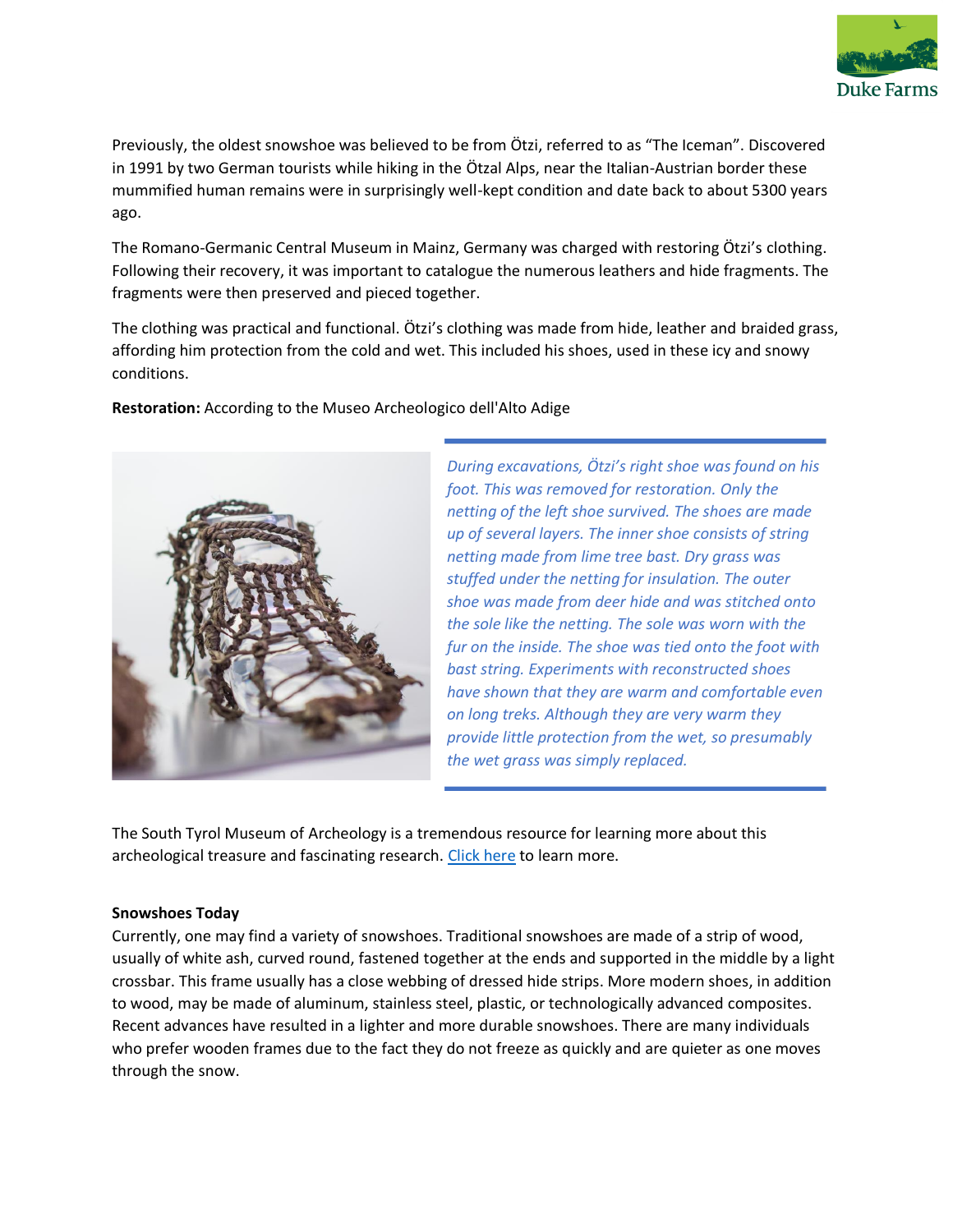

### **Types of snowshoes and sizes**

- **1.** Aerobic/running: Small, light, not for backcountry
- **2.** Recreational: Larger, for walks of 3-5 miles
- **3.** Mountaineering: Largest for off trail, hill climbing, long distance

**Rule of thumb:** For every pound of weight, add one square inch of shoe surface. A heavier person (include your pack weight) requires more snowshoe surface area, which means a larger (longer) size, in order to have the right amount of "flotation". Each snowshoe should list a recommended load. Some models come in one size; in which case you simply need to verify that your maximum load is below that one size's maximum load.

There are also different bindings and straps and snowshoes that also match the conditions of the trails and the snow itself from deep powder to ice.

## **Accessories**

- **1.** Trekking poles not all use poles, but they can add stability
- **2.** Hiking boots waterproof warm footwear.
- **3.** Backpack safety equipment, water, clothing, etc.
- **4.** Gaiters keep snow out of boots and add warmth.

#### **How do you snowshoe?**

The first step is literally taking the first step. One common issue is getting accustomed to the size of the snowshoe in relation to where your feet are positioned. Some snowshoes are wider than others, and a common challenge is not to plant the snowshoe on top of the other. There are many techniques for turning, taking strides, and ascending or descending a hill, but another important skill is being able to get up if you fall down!



Videos, lessons from skilled instructors and publications can provide strategies to get you started and help you enjoy your experiences. *[Snowshoe Magazine](https://www.snowshoemag.com/wp-content/uploads/snowshoeing101.pdf)* is one source to find information for beginners to those more advanced.

## **Why is snowshoeing increasing in popularity?**

- **1.** Snowshoes don't wear out or get outdated; depending on usage a pair can last more than 10 years.
- **2.** Least expensive winter sports hobby with new pairs starting at far less than \$100.
- **3.** Can be used anywhere: parks, hiking trails, forests, and often ski resorts and even golf courses are now permitting snowshoeing. **Stay on the trails and respect the nature below.** Check specific sites for allowances before going.
- **4.** A great family activity: snowshoes also come in children's sizes.
- **5.** The desire to get outdoors, keep safe distances from others and simply to get fresh air has never been greater. Some predict that recently there has been a 60% jump in snowshoeing. **Before heading out, research regional safety tips.**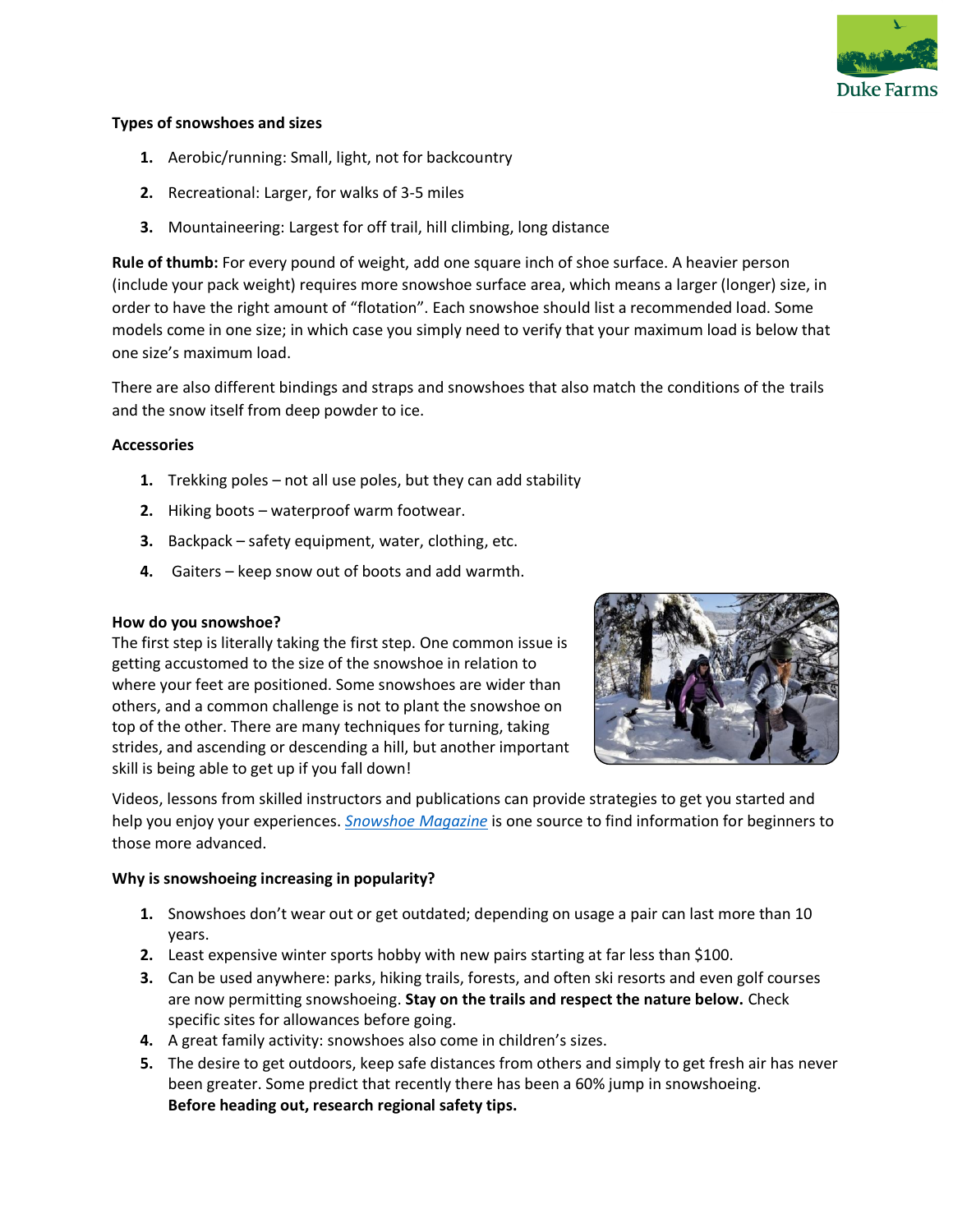

Snowshoeing tip examples:

- Take food and water. Snowshoeing burns a lot of calories and can lead to dehydration.
- Bring basic safety equipment in a daypack in case of an emergency, including a map, compass, headlamp, extra clothing, weatherproof fire-starter, and a space blanket. A GPS and cellphone are other options, but cold weather can quickly drain batteries.
- Wear layers of clothing that can be peeled off as needed to avoid overheating.
- Get an early start. Daylight doesn't last long in winter. A late start invites an encounter with darkness if something goes wrong.
- Leave an itinerary with someone trustworthy. This is a standard hiking and outdoor practice.
- Watch the weather. Blizzards can cause whiteouts that erase tracks and make route-finding difficult even on marked trails. Temperatures also can drop drastically during winter.
- Gaiters keep snow out of boots and add warmth.
- Dogs aren't equipped to handle all snow conditions. Some will flounder and wear out quickly in deep snow or snow with a breakable crust. Plan trip distance according to conditions and the dog's ability. Frequently check for ice buildup between the dog's toes. Bring dog booties and water. Check with your vet before assuming that your dog will "enjoy" it and if it is healthy for them to accompany you. Call ahead to make sure pets are permitted at the location. Many preserves and conservation areas do not allow pets as they may negatively impact wildlife and flora; respect the rules. For example, no pets are permitted in any areas of Duke Farms.



*Krank and Scarlet explore a snow-covered pet friendly park in Colorado, while their human makes the trek on snowshoes.* 

Find more tips [here.](https://www.seattletimes.com/life/outdoors/snowshoeing-gains-in-popularity-and-access-across-the-region/)

## **Take the next step…**

There's plenty of time to start training for the upcoming snowshoe races sponsored by the United States Snowshoe Association.

[Click here](https://www.2020ussnowshoechampionships.com/) to view race highlights from the February 2020 championship event from Colorado Mountain College, Leadville, Colorado and to hear about the course and the participants' experiences. If you're interested in trying out snowshoeing, you can search





*Photo source: Mike Reilly*

through local listings in your area for used but well-maintained snowshoes like these!